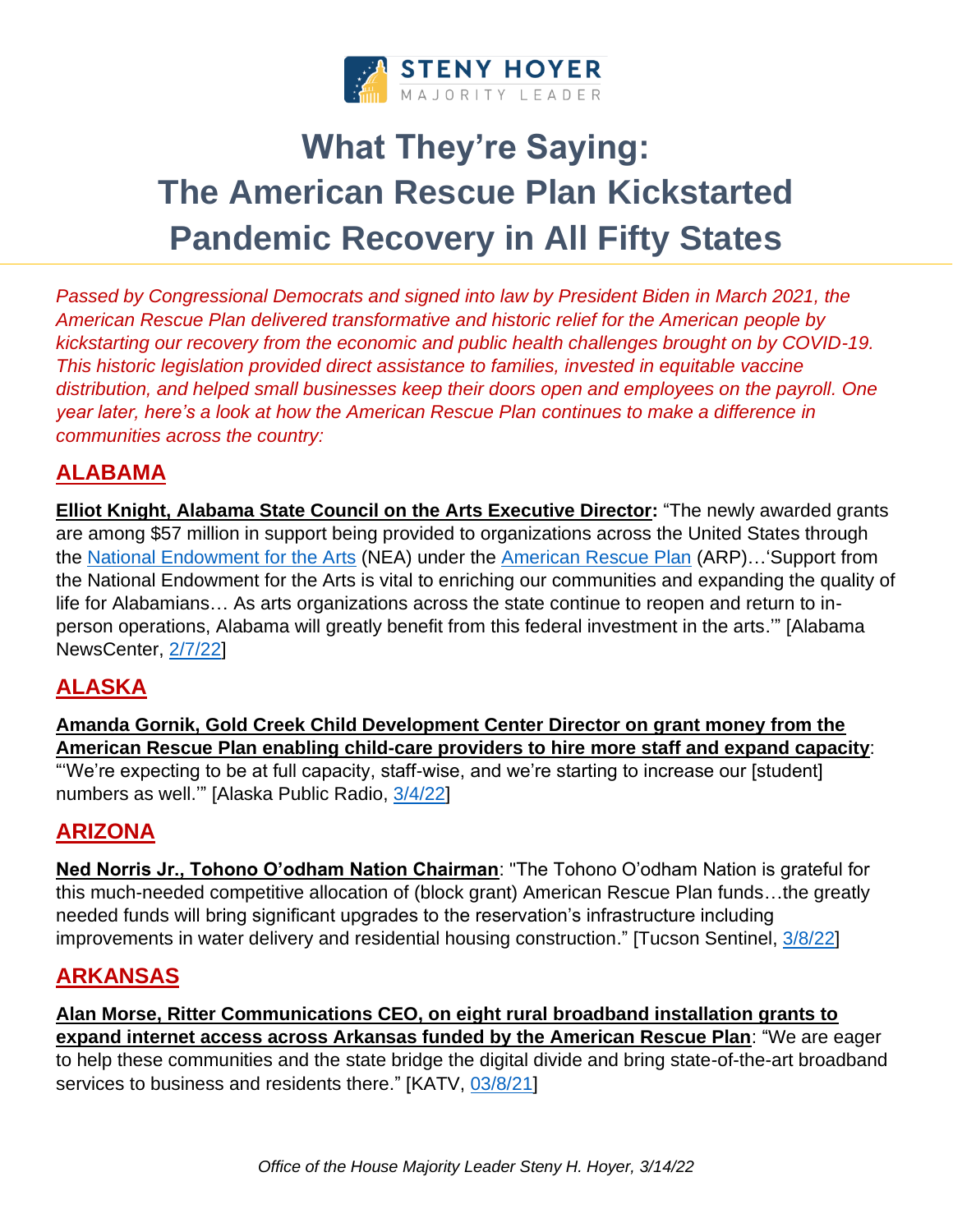## **CALIFORNIA**

**Kevin Tilden, California American Water President, on American Rescue Plan relief for Californians who fell behind on water payments during COVID-19**: "We are pleased to be able to partner with the SWRCB to offer this assistance to our customers throughout California who missed bill payments in the eligible period." [Business Wire, [2/22/22\]](https://www.businesswire.com/news/home/20220222006103/en/California-American-Water-to-Provide-Over-6-Million-in-COVID-Relief-to-COVID-Impacted-Customers)

### **COLORADO**

**Debra A. Johnson, RTD General Manager and CEO**: "RTD will leverage [American Rescue Plan] funding to optimize people power by recruiting and retaining talent to bolster transit-service delivery that enhances day-to-day lives of residents and visitors across the Denver metro region." [Denver 7 ABC, [2/7/22\]](https://www.thedenverchannel.com/news/local-news/rtd-to-receive-more-than-53-million-from-american-rescue-plan)

## **CONNECTICUT**

**Dr. Veronica Maria Pimentel, OB/GYN on Medicaid extension for new mothers funded by the American Rescue Plan**: "That gives us a lot more leeway trying to figure out how to help our patients take care of themselves." [The Hartford Courant, [3/7/22\]](https://www.courant.com/news/connecticut/hc-news-advocates-postpartum-20220307-nmorotqcyvb7bh5o6ibloo4npe-story.html)

#### **DELAWARE**

**Kelly Kline, Selbyville Public Library Director, on American Rescue Plan Capital Relief Fund grants**: "We are also just really delighted to have people coming in now since the pandemic, and we can't wait to have our new facility to welcome you there." [47 ABC News, [02/21/22\]](https://www.wmdt.com/2022/02/selbyville-library-receives-7m-in-american-rescue-plan-funding-for-new-facility-expands-programming/)

#### **FLORIDA**

#### **Katie Shultz, Community Foundation of Tampa Bay Senior Director of Community**

**Investments**: "We are funding churches, we are funding food banks, programs that are providing medical services, shelters, drug and alcohol rehab centers, after-school programs [through the American Rescue Plan] — those programs that are key to this community and have become even more essential during the pandemic." [WFTS Tampa Bay, [3/4/22\]](https://www.abcactionnews.com/news/in-depth/hillsborough-county-offers-grants-for-nonprofits-affected-by-pandemic)

#### **GEORGIA**

**David Bridges, Georgia Rural Center Director**: "We are pleased and grateful to have received [American Rescue Plan] funding for these projects that will positively impact quality of life for people in these rural communities." [The Albany Herald, [3/1/22\]](https://www.albanyherald.com/local/georgia-rural-center-receives-1-1-million-in-rescue-plan-funds/article_7472aeba-9969-11ec-b046-6f75a2cf0490.html)

#### **GUAM**

**Joe Sanchez, Guam Department of Education Deputy Superintendent of Curriculum and Instruction, on school supply allotments funded by the American Rescue Plan**: "The intent is for next school year, students should not have to pull out of pocket to buy their own school supplies (and) teachers should not have to pull out of their pocket to buy any of the supplies for schools." [The Guam Post, [3/9/22\]](https://www.postguam.com/news/local/gdoe-schools-to-receive-8m-for-student-teacher-supplies/article_b8c20c78-9dc4-11ec-b9b2-77d8a7b612f5.html)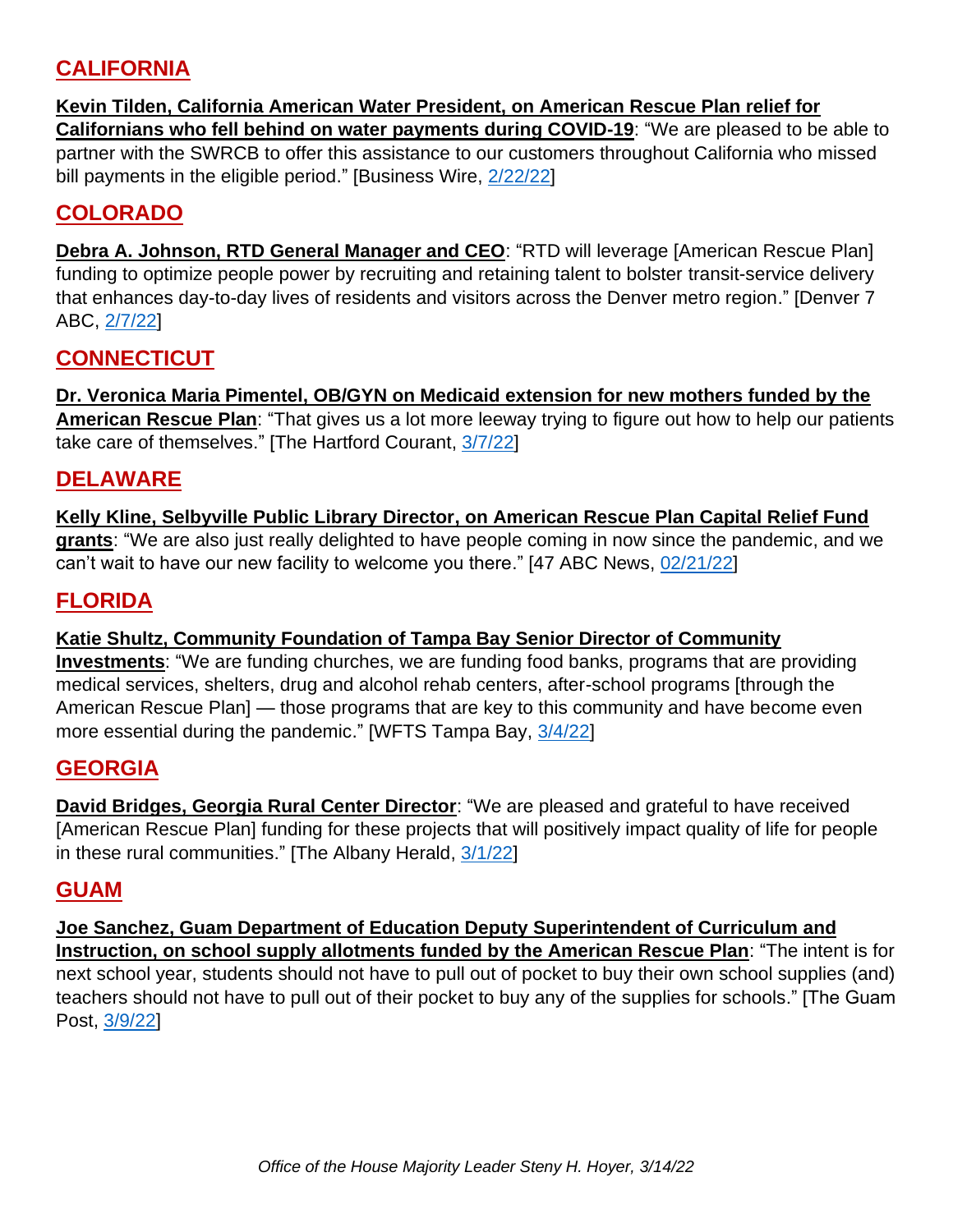## **HAWAII**

**Matt Gonser, Chief Resilience Officer for the City and County of Honolulu**: "We all recognized and observed here locally, in terms of the inequities that both surfaced and the disparities that I think we understood were out there…we have an opportunity, a multi-year program, to think about these really important relief and recovery dollars." [Hawai'i Public Radio, [10/22/21\]](https://www.hawaiipublicradio.org/local-news/2021-10-22/majority-of-honolulus-arpa-funds-will-go-towards-economic-recovery-for-underserved-communities)

## **IDAHO**

**Sean Simmons, Orofino Mayor, on American Rescue Plan funding enabling water-distribution upgrades:** "These funds will be going to inflow and infiltration studies on our collection system. Orofino is fairly old … so we work on it a little bit each year and do what we can." [The Lewiston Tribune, [3/3/22\]](https://lmtribune.com/northwest/with-grant-award-orofino-plans-water-system-upgrade/article_9602d026-3738-5ec3-867c-c9a343b02d2c.html)

## **ILLINOIS**

**Juliana Stratton, Illinois Lieutenant Governor, on the Illinois Emergency Homeowner Assistance Fund Program**: "This relief is a critical tool that will support Illinois families, enabling them to remain in their homes while strengthening communities." [The Edwardsville Intelligencer, [2/28/22\]](https://www.theintelligencer.com/news/article/Illinois-to-provide-up-to-30-000-to-some-16953311.php)

## **INDIANA**

**Jessica Bastin, Madison County Engineer**: "We want to get the plans in place and start funding projects for the future… [The American Rescue Plan] is a great opportunity, we want to look at areas that are underserved, where the gaps are and look at expanding existing [utility] districts." [The Herald Bulletin, [3/8/22\]](https://www.pharostribune.com/indiana/news/article_21ab495a-aa13-57bc-b556-d9a32e577f17.html)

## **IOWA**

**Jessica Pratt, Cedar Rapids Community Development Director, on American Rescue Plan funding for workforce development programs**: "We're very excited to bring in kind of the last dollars to get that across the finish line." [Daily Iowan, [3/8/22\]](https://dailyiowan.com/2022/03/08/johnson-county-businesses-stay-afloat-with-federal-aid/)

## **KANSAS**

**Melanie Landis, Ottawa Director of Finance**: "We've spent months and months taking a look at [American Rescue Plan funding]. We tried to pick those projects that make the biggest impact upon our citizens that they can see." [The Ottawa Herald, [2/26/22\]](https://www.ottawaherald.com/2022/02/26/city-officials-begin-discussing-how-to-allocate-american-rescue-plan-funds-2/)

## **KENTUCKY**

**Dr. Kevin Cosby, Simmons College President**: "It's a win not simply for Simmons, it's a win for Black students who are behind when it comes to higher education...Simmons College does not have housing, Simmons needs housing. Our state and our city received ARP money; Simmons is eligible for those ARP monies." [WLKY, [11/10/21\]](https://www.wlky.com/article/kentucky-hbcus-millions-federal-funds-simmons-louisville/39375490)

## **LOUISIANA**

**Mike Danahay, Sulphur Mayor**: "The funding is absolutely a necessary thing…we've been impacted greatly by COVID. The water's going to be funded in the current fiscal year. The next fiscal year, the water plant improvements. Certainly, we want to focus on wastewater as well." [KPLC, [5/3/21\]](https://www.kplctv.com/2021/05/03/sulphur-aims-address-water-issues-with-funding-american-rescue-plan/)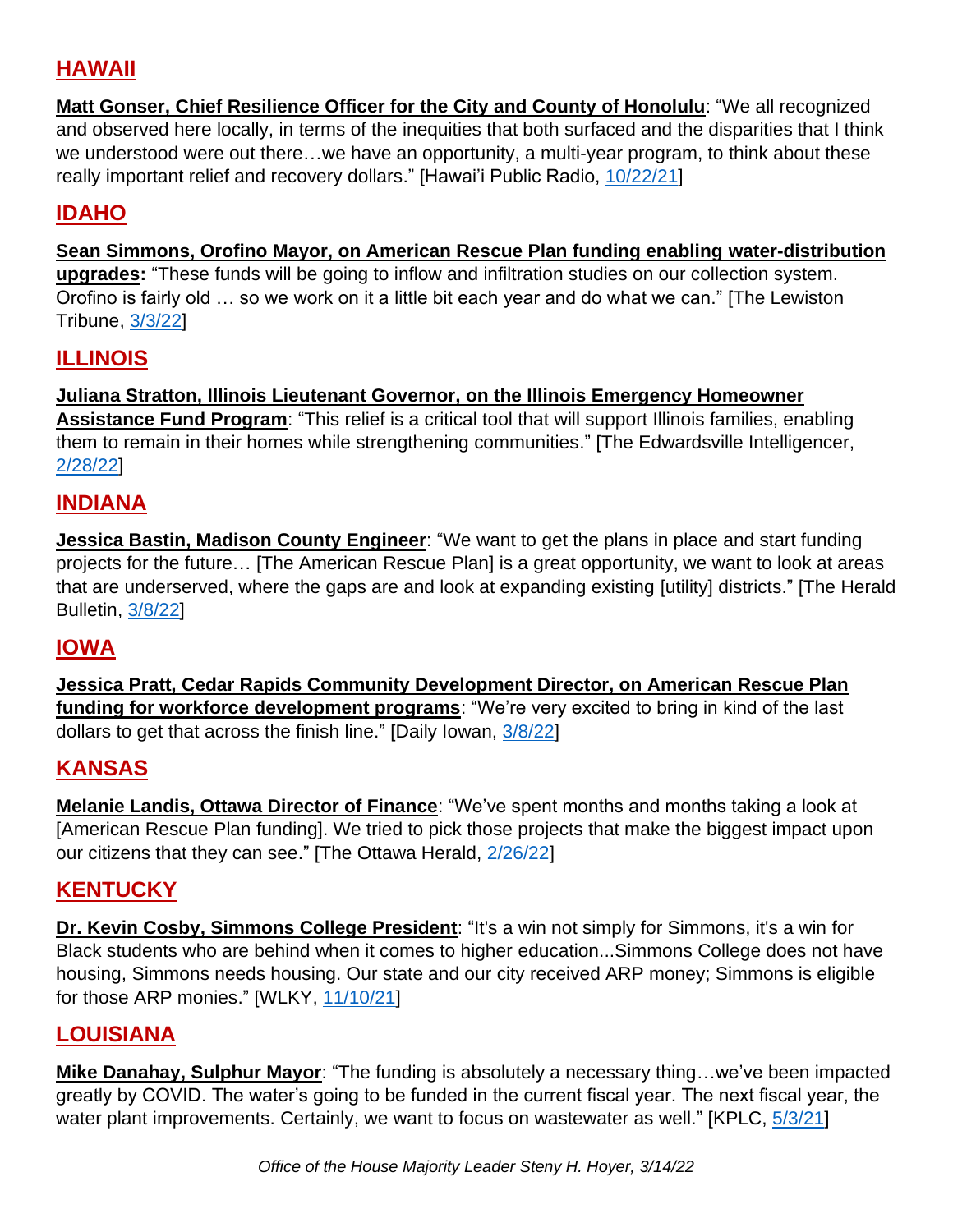## **MAINE**

#### **Tanya Emery, Bangor Economic and Community Development Director, on American Rescue Plan-funded workforce development programs**: "There is a strong demand for labor and a relatively easy access point in these areas. This is an incredible opportunity for the community." [The Bangor Daily News, [3/3/22\]](https://bangordailynews.com/2022/03/03/news/6-maine-teams-get-375k-each-to-tackle-a-major-challenge-in-their-area/)

## **MARYLAND**

#### **Paul Weidenfeld, Washington Metro Area Transit Authority General Manager and CEO**:

"[American Rescue Plan funding will be used] in our continued preparation to keep the region moving as many re-enter the workplace and resume leisure activities." [WTOP, [3/4/22\]](https://wtop.com/tracking-metro-24-7/2022/03/metro-gets-additional-120-million-in-covid-relief-funds/)

#### **MASSACHUSETTS**

**Jaysen Goncalves, Luanda Restaurant Co-Owner:** "We are very thankful for having received the [Restaurant Revitalization Fund] grant. It was very helpful during a very tumultuous time. The effects of the pandemic are still being felt, especially for a lot of small businesses like ours." [The Brockton Enterprise, [2/27/22\]](https://www.enterprisenews.com/story/news/coronavirus/2022/02/27/brockton-luanda-restaurant-gov-charlie-baker-mgcc-covid-business-grants-minority-underrepresented/6926510001/)

#### **MICHIGAN**

#### **Mary Townley, Michigan State Housing Development Authority Director of Homeownership**:

"The Michigan Homeowner Assistance Fund program will ensure thousands of Michigan homeowners avoid the personal devastation of foreclosure while also helping communities across Michigan reduce the secondary impacts foreclosures can have on neighborhoods, local governments, and social services networks." [MLive, [2/15/22\]](https://www.mlive.com/public-interest/2022/02/michigan-offering-25k-grants-to-homeowners-behind-on-mortgage-utility-payments.html)

#### **MINNESOTA**

**Kim Berggren, Brooklyn Park Director of Community Development**: "Some of the funds are being directed toward violence intervention and interruption activities and so we're seeing that happen now already with community groups out in the community interrupting the most violent activities that are happening." [CCX Media, [1/14/22\]](https://ccxmedia.org/news/how-are-cities-using-american-rescue-plan-dollars/)

#### **MISSISSIPPI**

**Walter Michel, Mississippi State Senator**: "We're getting a mandate from Congress that they really want to get broadband in the rural areas, and Mississippi will certainly benefit greatly from that." [WLOX, [11/11/21\]](https://www.wlox.com/2021/11/12/multiple-federal-funding-streams-could-boost-mississippis-broadband-expansion-efforts/)

#### **MISSOURI**

**Jim Jones, Blair Oaks School District Superintendent**: "Ultimately, we are using the additional revenues to best meet the overall needs of our students and district... Virtual education expenditures over the last two school years have exceeded \$120,000. The [American Rescue Plan] monies allowed the district to address this expenditure without reducing the number of on-campus teachers for in-person instruction." [The Jefferson City News Tribune, [3/6/22\]](https://www.newstribune.com/news/2022/mar/06/covid-relief-funds-released-to-local-school/)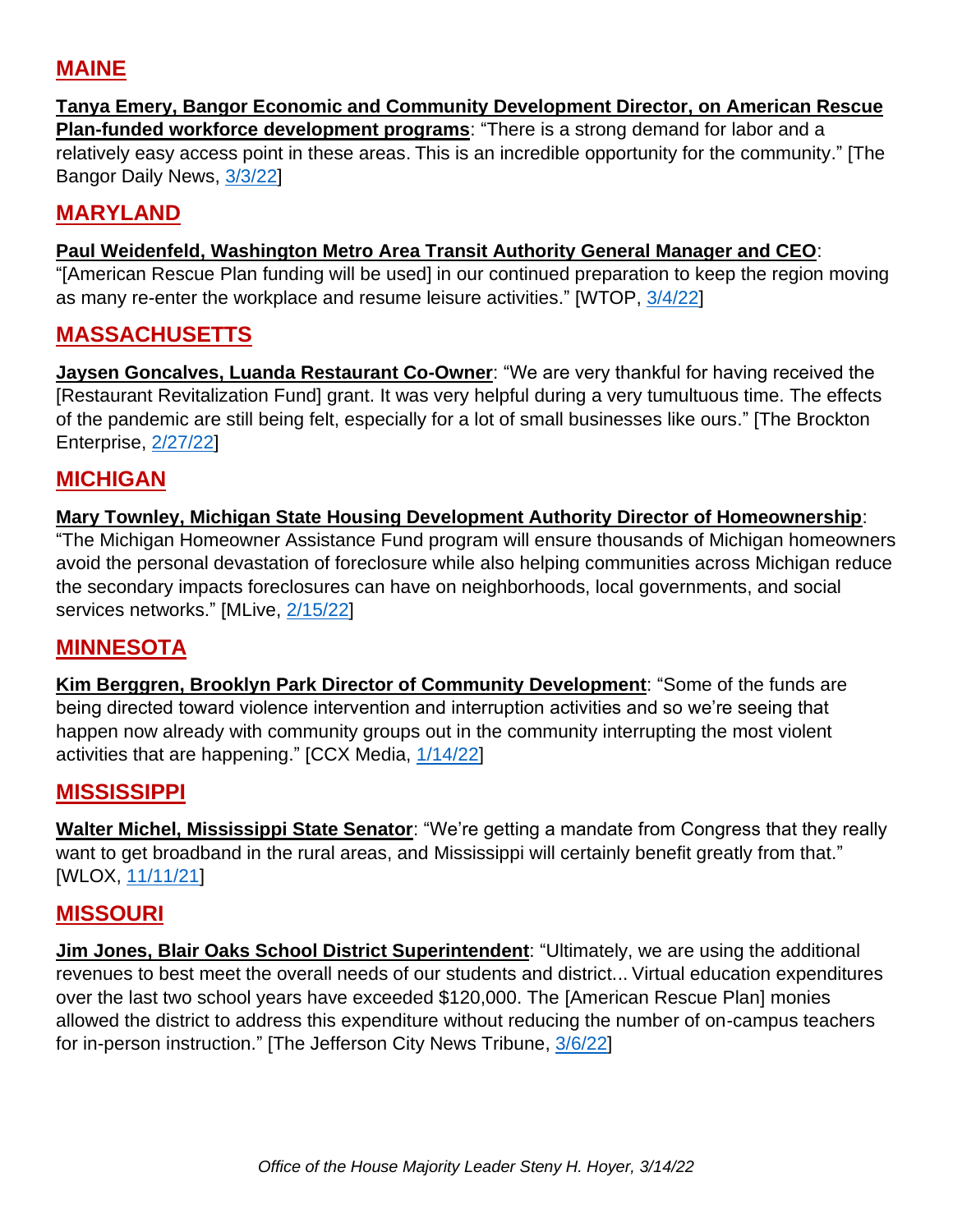#### **MONTANA**

**Laurie Francis, Missoula Community Care Team Executive Director, on services provided through American Rescue Plan funding**: "We're working to make sure that people who are not able to be in permanent stable housing have access to medical care, social care, and the opportunity to move toward housing while they are living in various areas around the community." [KGVO, [3/8/22\]](https://newstalkkgvo.com/missoulas-community-care-team-provides-medical-care-to-homeless/)

#### **NEBRASKA**

**Alyson Hanish, University of Nebraska nursing instructor, on American Rescue Plan funding to promote resilience and mental health in the nursing workforce:** "We're in a complicated environment, [American Rescue Plan funding] is part of the puzzle…an investment in nurses." [3 News Now, [2/19/22\]](https://www.3newsnow.com/news/local-news/help-coming-2-2-million-in-federal-funds-to-help-extinguish-nurse-burnout)

## **NEVADA**

**Zach Conine, Nevada State Treasurer**: **"**With these additional funds, the Treasurer's Office will be able to ensure that 2,400 children will be provided with life-changing grants to recover stronger from the pandemic." [The Nevada Independent, [2/10/22\]](https://thenevadaindependent.com/article/lawmakers-approve-41-million-in-federal-aid-for-nonprofits-kids-with-disabilities)

#### **NEW HAMPSHIRE**

**Natalie Darcy, Keene Human Services Manager**: "The program helps fill a hole in assistance coverage since the pandemic began…there wasn't anything out there for homeowners for the past two years." [The Laconia Daily Sun, [3/3/22\]](https://www.laconiadailysun.com/news/state/pandemic-related-program-poised-to-aid-home-owners-who-need-financial-help/article_7736768e-9b23-11ec-8de0-671c017176e4.html)

#### **NEW JERSEY**

**Tim Sullivan, New Jersey Economic Development Agency Chief Executive Officer, on the state's Sustain & Serve program funded through American Rescue Plan funds**: "Not only does this program help fuel our state's overall economic recovery by enabling restaurants to hire and retain staff, but it also supports organizations that are providing nutritious meals to people statewide who may not otherwise have access to them." [Trenton Daily, [2/16/22\]](https://www.trentondaily.com/njeda-approves-enhancements-to-sustain-serve-nj-program-and-announces-plans-to-open-10m-phase-3/)

#### **NEW MEXICO**

**Richard Hanway, Las Cruces RoadRUNNER Transit Operations Supervisor**: "We anticipate still having to do a lot of that cleaning, just to build the public confidence in our system to make sure that they understand that transit is a safe option for them to use... With the federal grant covering some operational costs, funding would be freed to develop new services and projects." [Las Cruces Sun News, [3/9/22\]](https://www.lcsun-news.com/story/news/local/2022/03/09/las-cruces-receive-6-4-million-federal-pandemic-aid-arpa-roadrunner-transit/9428391002/)

#### **NEW YORK**

**Rika Levin, Ossining Mayor**: "[American Rescue Plan funding will provide] efficient and effective opportunities to disperse these funds on behalf of the Village of Ossining's 27,000 residents … to fund future projects for a broad range of categories." [The River Journal, [3/2/22\]](https://riverjournalonline.com/news/how-our-villages-are-spending-money-from-the-american-rescue-plan-act/29777/)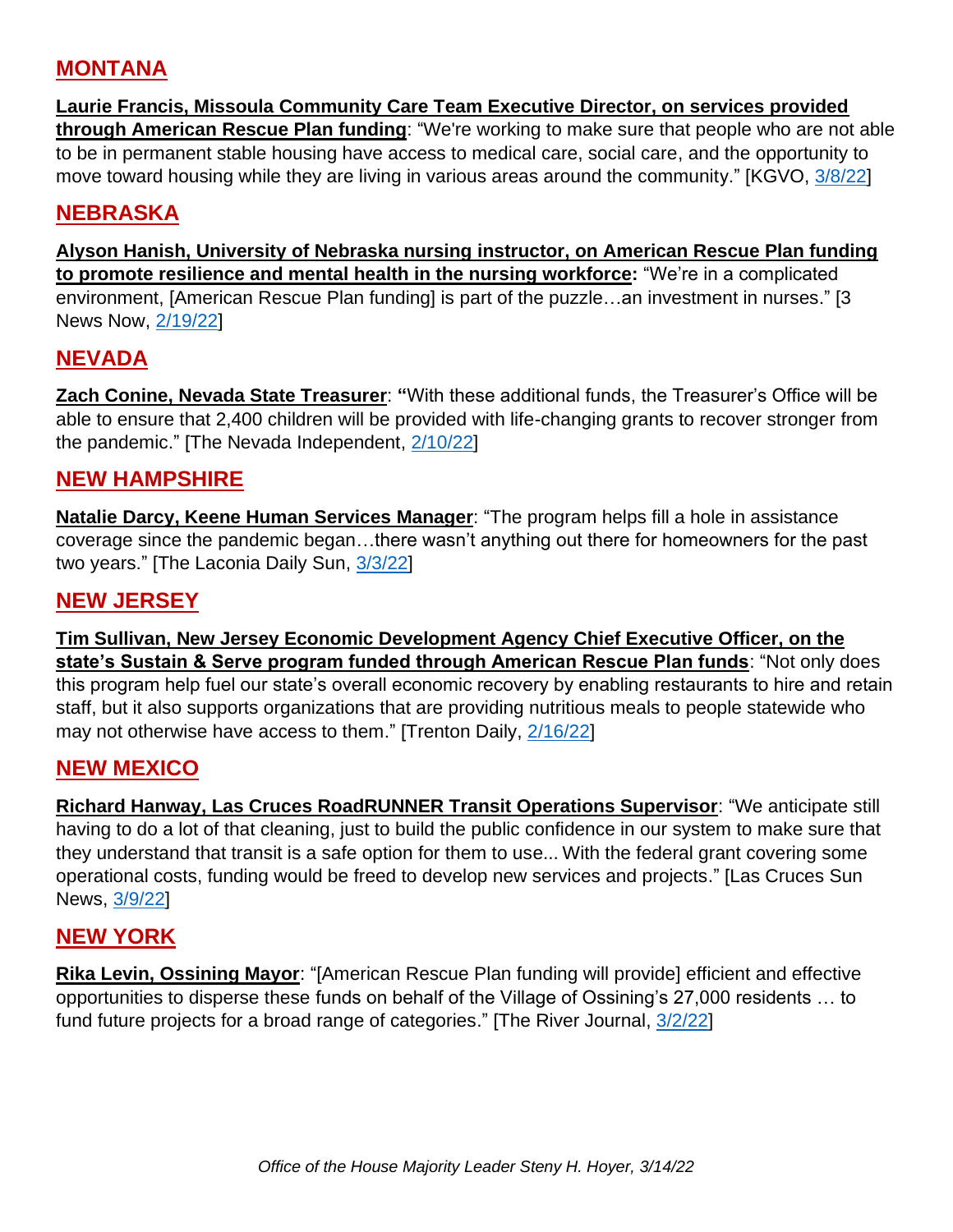## **NORTH CAROLINA**

**Machelle Baker Sanders, North Carolina Commerce Secretary, on American Rescue Plan funding to kickstart tourism sector recovery**: "North Carolina's hospitality sector is dependent on a strong economic recovery…North Carolina will create a more resilient economy for these industries and the thousands of small businesses and workers that rely on visitor spending." [The Center Square, [3/4/22\]](https://www.themountaineer.com/news/state/north-carolina-gets-6m-from-feds-for-tourism-recovery/article_629ebb02-a231-53a4-8c0c-e334275fdde8.html)

## **NORTH DAKOTA**

#### **Michelle Gee, North Dakota Department of Human Services Director of Economic Assistance**:

"The [American Rescue Plan funded] program can also assist with weatherization, so making homes more efficient, obviously to reduce the heating costs that the households are incurring. And we can also assist with furnace repair and replacement for qualifying households as well." [KFYR TV, [2/7/22\]](https://www.kfyrtv.com/2022/02/07/nd-receive-extra-funding-low-income-households/)

#### **NORTHERN MARIANA ISLANDS**

**David D.L.G Atalig, Northern Mariana Islands Secretary of Finance**: "We're talking a lot of money, up to \$6,000 per family that can qualify. This is great for the commonwealth... The EITC is part of the [American Rescue Plan] bill." [The Guam Daily Post, [3/9/22\]](https://www.postguam.com/news/local/gdoe-schools-to-receive-8m-for-student-teacher-supplies/article_b8c20c78-9dc4-11ec-b9b2-77d8a7b612f5.html)

#### **OHIO**

**Shelley Dickstein, Dayton City Manager**: "This is a real once-in-a-lifetime opportunity... [This funding] is a change to do transformative things [for the community.]" [NPR, [10/19/21\]](https://www.npr.org/2021/10/18/1047101393/how-dayton-ohio-spent-its-covid-money)

#### **OKLAHOMA**

**Darry Stacy, Cleveland County Commissioner:** "This gives us an opportunity that we've never had before in Cleveland County. It is unprecedented. The amount of dollars that will be coming to our community, to our county, and give us the ability to take a step forward in doing many things that we have never done before." [KOCO 5, [10/21/21\]](https://www.koco.com/article/oklahoma-communities-waiting-for-funding-from-american-rescue-plan-act/38028024)

#### **OREGON**

**Brett Yancey, Springfield School District Chief Operations Officer, on American Rescue Plan funding for summer programs addressing lost learning caused by the pandemic**: "Springfield students benefited greatly from the summer programming, as reported by students, families, and faculty. We also believe the important course recovery and support options provided at our high schools contributed to the modest increase in graduation rates here in Springfield." [Oregon Public Broadcasting, [3/1/22\]](https://www.opb.org/article/2022/03/01/oregon-invests-150-million-in-summer-learning-programs/)

#### **PENNSYLVANIA**

**Nathan Silcox, Hampden Township Commissioner, on Pennsylvania's Emergency Medical Services COVID-19 Recovery Grant Program funded by the American Rescue Plan**: "Hampden Township EMS is under the same constraints as EMS providers across the commonwealth, and these funds will be extremely benefit to ensuring that we continue to provide the needed coverage to our community." [Penn Live, [02/09/21\]](https://www.pennlive.com/news/2022/02/bill-creating-25m-grant-program-for-ems-agencies-on-its-way-to-governor-to-sign.html)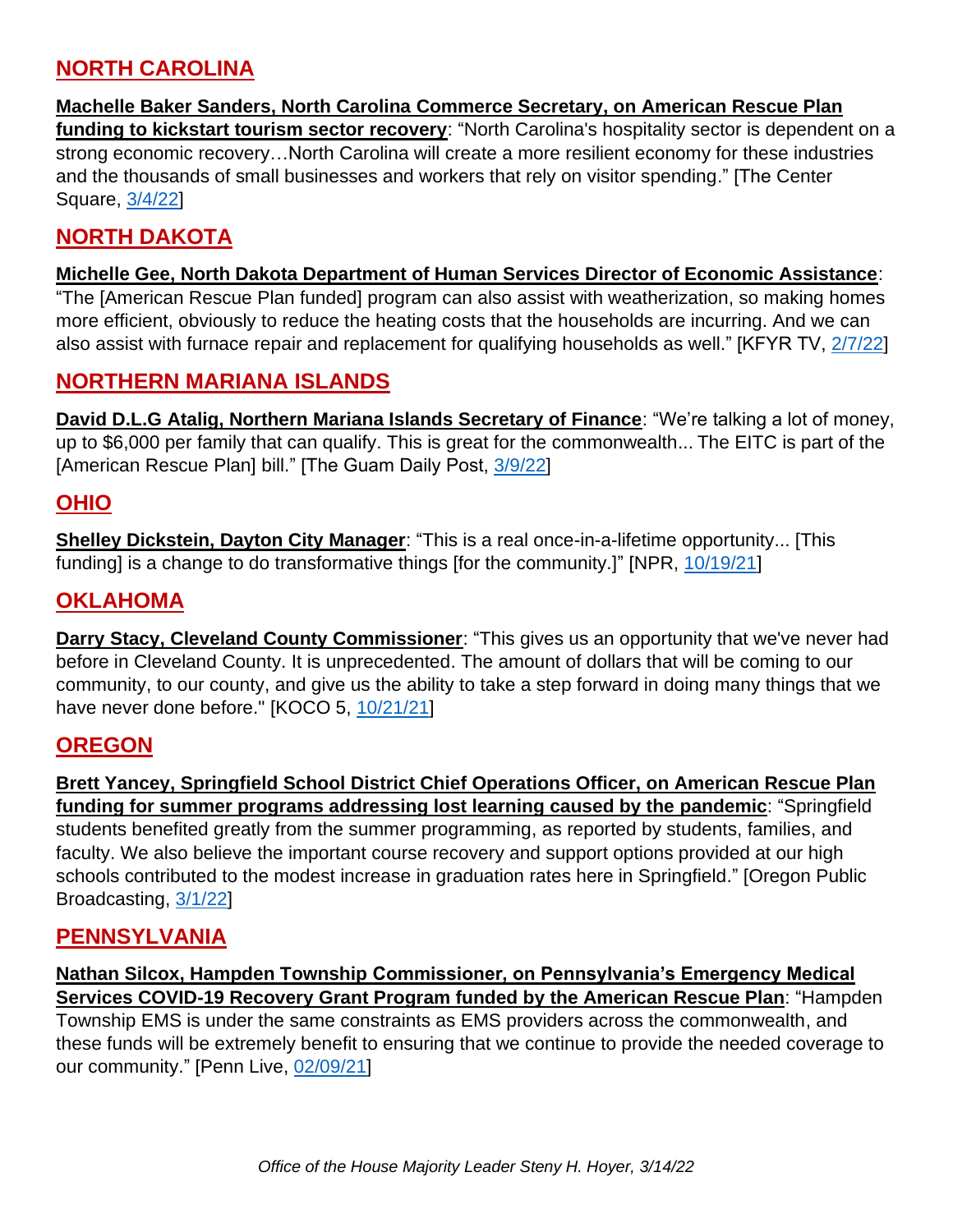## **PUERTO RICO**

**The White House**: "The American Rescue Plan provided nearly \$1 billion in emergency food assistance for Puerto Rico, and the island will see a permanent, annual increase of over \$463 million for its food assistance block grant going forward." [Fact Sheet, [1/20/22\]](https://www.whitehouse.gov/briefing-room/statements-releases/2022/01/20/fact-sheet-the-biden-harris-administration-supports-puerto-ricos-recovery-and-renewal-in-its-first-year-in-office/#:~:text=Additionally%2C%20the%20American%20Rescue%20Plan,children%20living%20in%20their%20household%2C)

#### **RHODE ISLAND**

#### **Sabina Matos, Rhode Island Lieutenant Governor, on grants funded through the American**

**Rescue Plan**: "These past two years have taken a significant toll on our small business community. Some small businesses have shut their doors and others are barely getting by. This grant program couldn't come at a better time." [Providence Business Journal, [1/31/22\]](https://www.bizjournals.com/rhodeisland/news/2022/01/31/r-i-small-business-grant-program-opens-feb-1.html)

#### **SOUTH CAROLINA**

**Molly Spearman, State Superintendent of Education, on American Rescue Plan monies funding career pathway partnerships throughout the state**: "Whether you are a current student looking ahead to a future career or a parent or community member who needs skilled training for the available jobs in our economy, this partnership will provide you with the tools and tuition free resources to be prepared." [WPDE, [2/9/22\]](https://wpde.com/news/local/sc-dept-of-education-announces-115m-plan-for-scholarships-technical-college-programs)

#### **SOUTH DAKOTA**

**Robin Schrupp, Rawlins Municipal Library Director**: "It's basically a once-in-a-lifetime opportunity from the American Rescue Plan Act... The upgrades to the library are very important. It's important to us to stay involved and up to date. If you don't do that, then the kids aren't going to be coming because it's all old news to them. So, if we have up-to-date information and technology, they're going to be coming, and they'll enjoy their experience." [Capital Journal,  $7/19/21$ ]

#### **TENNESSEE**

**Cara Kumari, Tennessee Department of Intellectual and Development Disabilities spokesperson, on the state's Enabling Technology program, which received American Rescue Plan funding**: "It really helps in the long run, to serve more people, when we're serving the people who can and want to be served by technology, with technology as opposed to having a person there. And, therefore, those direct care staff in-person resources can go to those who need those resources. So it is a piece of a much larger puzzle when it comes to dealing with work workforce shortages." [The Tennessee Lookout, [1/17/22\]](https://tennesseelookout.com/2022/01/17/400-million-in-american-rescue-plan-funds-to-support-those-with-disabilities/)

#### **TEXAS**

## **Paul Villareal, Hidalgo County Tax Assessor-Collector, on a statewide homeowner assistance**

**program**: "The reason that I really wanted to promote it is because I wanted to make sure that our Hidalgo County taxpayers, and maybe the rest of the Valley, can take advantage… Millions of dollars came through our office, and I urge everybody that can qualify to really take advantage. We want to make sure that we can hopefully help the community here with those funds." [MyRGV, [3/5/22\]](https://myrgv.com/featured/2022/03/05/hidalgo-countys-homeowner-assistance-program-goes-statewide/)